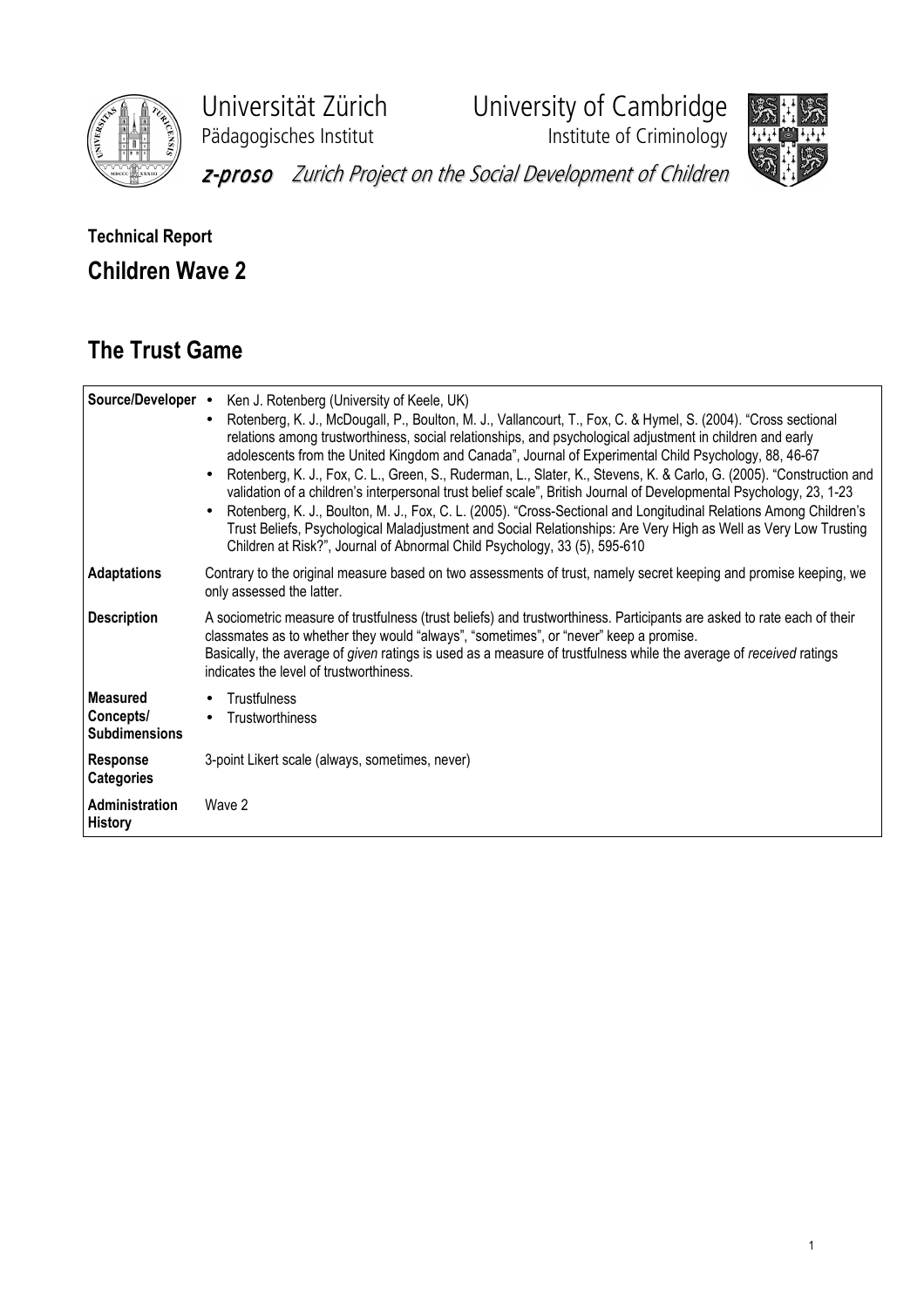| <b>Trustfulness</b>                             |                                                                                      |            |                |                |                              |                                             |                       |                      |                   |              |                         |                  |                 |            |
|-------------------------------------------------|--------------------------------------------------------------------------------------|------------|----------------|----------------|------------------------------|---------------------------------------------|-----------------------|----------------------|-------------------|--------------|-------------------------|------------------|-----------------|------------|
| <b>Case Summary &amp;</b><br><b>Descriptive</b> |                                                                                      |            |                |                |                              |                                             |                       |                      |                   |              |                         |                  |                 |            |
| <b>Statistics</b><br>"Trustfulness"             | <b>Variable Name</b>                                                                 |            | Missings (%)   |                |                              | <b>Standard</b><br>Mean<br><b>Deviation</b> |                       |                      | <b>Skewness</b>   | Kurtosis     |                         |                  |                 |            |
|                                                 | K2_SRMActor                                                                          |            | 305<br>(22.8%) |                |                              | 1.71                                        | 0.40                  |                      | 0.53              | 0.23         |                         |                  |                 |            |
|                                                 | $N = 1335$                                                                           |            |                |                |                              |                                             |                       |                      |                   |              |                         |                  |                 |            |
| <b>Sum Index</b>                                | "Trustfulness"                                                                       |            |                |                |                              |                                             |                       |                      |                   |              |                         |                  |                 |            |
| <b>Descriptive</b><br><b>Statistics</b>         | Group                                                                                | N<br>Mean  |                |                | <b>Standard</b><br>Deviation | Min.                                        | Skew-<br>Max.<br>ness |                      |                   | Kurtosis     | <b>ANOVA</b><br>df<br>F |                  |                 | р          |
|                                                 | Full sample                                                                          | 1030       | 1.71           |                | 0.40                         | 0.87                                        | 3.06                  | 0.53                 |                   | 0.23         |                         |                  |                 |            |
|                                                 | Gender                                                                               |            |                |                |                              |                                             |                       |                      |                   |              | $\mathbf{1}$            | 0.01             |                 | .940       |
|                                                 | Girls                                                                                | 527        | 1.71           |                | 0.37                         | 0.87                                        | 2.97                  | 0.43                 |                   | 0.13         |                         |                  |                 |            |
|                                                 | Boys                                                                                 | 503        | 1.71           |                | 0.42                         | 0.88                                        | 3.06                  | 0.61                 |                   | 0.25         |                         |                  |                 |            |
|                                                 | Treatment                                                                            |            |                |                |                              |                                             |                       |                      |                   |              | 3                       | 0.93             |                 | .424       |
|                                                 | Control                                                                              | 252        | 1.73           | 0.39           |                              | 0.88                                        | 3.01                  | 0.42                 |                   | 0.17         |                         |                  |                 |            |
|                                                 | Triple P                                                                             | 233        | 1.68           |                | 0.40                         | 0.94                                        | 3.00                  | 0.52                 |                   | 0.01         |                         |                  |                 |            |
|                                                 | <b>PATHS</b><br>Combination                                                          | 291<br>254 | 1.70<br>1.73   | 0.37<br>0.42   |                              | 0.95<br>0.87                                | 3.01                  | 3.06<br>0.63<br>0.54 |                   | 0.43<br>0.29 |                         |                  |                 |            |
| <b>Correlations with</b>                        |                                                                                      |            |                |                |                              |                                             |                       |                      |                   |              |                         |                  |                 |            |
| <b>Subscales &amp; DVs</b>                      |                                                                                      |            |                |                |                              | <b>Boys</b>                                 |                       |                      |                   | Girls        |                         |                  |                 |            |
|                                                 | Variable                                                                             |            |                | r              | р                            | N                                           |                       | r                    | p                 | N            |                         | r                | p               | N          |
|                                                 | Subscales<br><b>Trustworthiness</b>                                                  |            |                | .365           | $***$                        | 1030                                        |                       | .419                 | $\star\star\star$ | 503          |                         | .320             | $***$           | 527        |
|                                                 | Child SBQ                                                                            |            |                |                |                              |                                             |                       |                      |                   |              |                         |                  |                 |            |
|                                                 | Aggression                                                                           |            |                | .170           | $***$<br>$***$               | 1030                                        |                       | .186                 | $***$             | 503          |                         | .154             | $***$           | 527        |
|                                                 | Prosociality                                                                         |            |                | $-117$         |                              | 1030                                        |                       | $-160$               | $***$             | 503          |                         | $-060$           | ns              | 527        |
|                                                 | Teacher SBQ                                                                          |            |                |                | $\star\star$                 |                                             |                       |                      | $^\star$          |              |                         |                  | $^{\star\star}$ |            |
|                                                 | <b>Total Aggression</b><br>Prosociality                                              |            |                | .106<br>$-058$ | ns                           | 1017<br>1019                                |                       | .094<br>$-0.093$     | $\star$           | 497<br>497   |                         | .124<br>$-0.026$ | ns              | 520<br>522 |
|                                                 | Parent SBQ                                                                           |            |                |                |                              |                                             |                       |                      |                   |              |                         |                  |                 |            |
|                                                 | Aggression                                                                           |            |                | .062           | ns                           | 896                                         |                       | .067                 | ns                | 449          |                         | .059             | ns              | 447        |
|                                                 | Prosociality                                                                         |            |                | $-0.026$       | ns                           | 893                                         |                       | $-048$               | ns                | 450          |                         | $-.004$          | ns              | 443        |
|                                                 | $1***$ p<.001, ** p<.01, * p<.05, ns p>.05                                           |            |                |                |                              |                                             |                       |                      |                   |              |                         |                  |                 |            |
|                                                 | Comments:                                                                            |            |                |                |                              |                                             |                       |                      |                   |              |                         |                  |                 |            |
|                                                 | 1) Significant correlation with Child SBQ Prosociality disappears for girls subgroup |            |                |                |                              |                                             |                       |                      |                   |              |                         |                  |                 |            |
|                                                 |                                                                                      |            |                |                |                              |                                             |                       |                      |                   |              |                         |                  |                 |            |